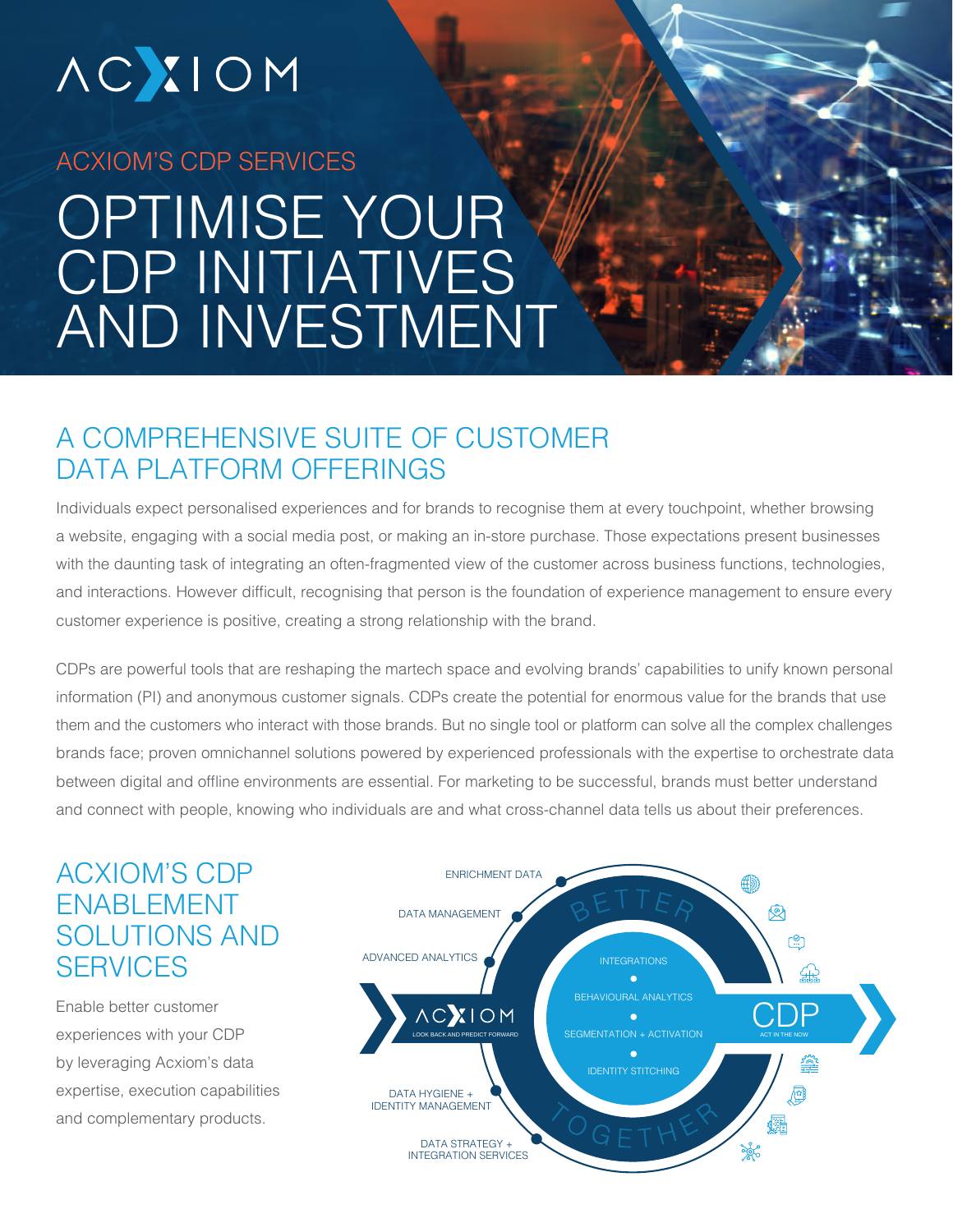## KEY USE CASES

With Acxiom's enterprise-class capabilities and services, you can significantly improve the performance and business outcomes of your CDP initiatives, or alternatively augment your existing Acxiom solutions with CDP realtime personalisation and activation capabilities to create a more robust solution.

#### **CDP Strategy and Selection**

Define your business objectives, data strategy, and use cases before you select a CDP so it will achieve its full potential and ROI.

#### **CDP Implementation and Integration**

Ensure your CDP is successfully deployed and integrated in your enterprise by partnering with Acxiom for expert professional services and benefit from our decades of experience as we install, configure and manage your CDP.

#### **CDP Optimisation**

Get more value from your CDP with Acxiom professional services to assess the current state of your CDP and receive a plan to improve performance and results unique to your business objectives.

#### **Enterprise Customer Data Management**

Combine Acxiom's data management solutions with your CDP to connect all your customer and prospect data, past and present, to achieve in-the-moment personalisation, critical historical insights, and forward-predictive capabilities for truly differentiating customer experiences.

#### **Custom Modeling**

Create a customer portrait and refine campaign audiences with look-a-like and response modeling, combining data from your CDP with other data assets like the demographics of customers who execute offline transactions.

#### **Improved Personalisation**

Tailor your personalisation strategy to pair your CDP with Acxiom's Real Identity solution, enhancement data, and robust customer data management capabilities to improve your personalisation accuracy, intelligence, and performance; capture all your CDP events and keep them as long as you like to create a comprehensive personalisation strategy centered around your customers' interactions—anytime, anywhere.

#### **Improved Identity Accuracy and Reach**

Recognise up to 5X more people by integrating Real Identity with your CDP's identity capabilities to improve both reach and accuracy. The inclusion of your unique brand identity graph and referential identity enables more accurate customer recognition, so you can optimise your customers' experiences with your brand.

#### **Advanced Analytics**

Meet your unique, sophisticated analytics and measurement needs by combining your CDP data with all your first-, secondand third-party data assets for use by your in-house and/or Acxiom's data scientists, then deploy actionable insights and results into your CDP.